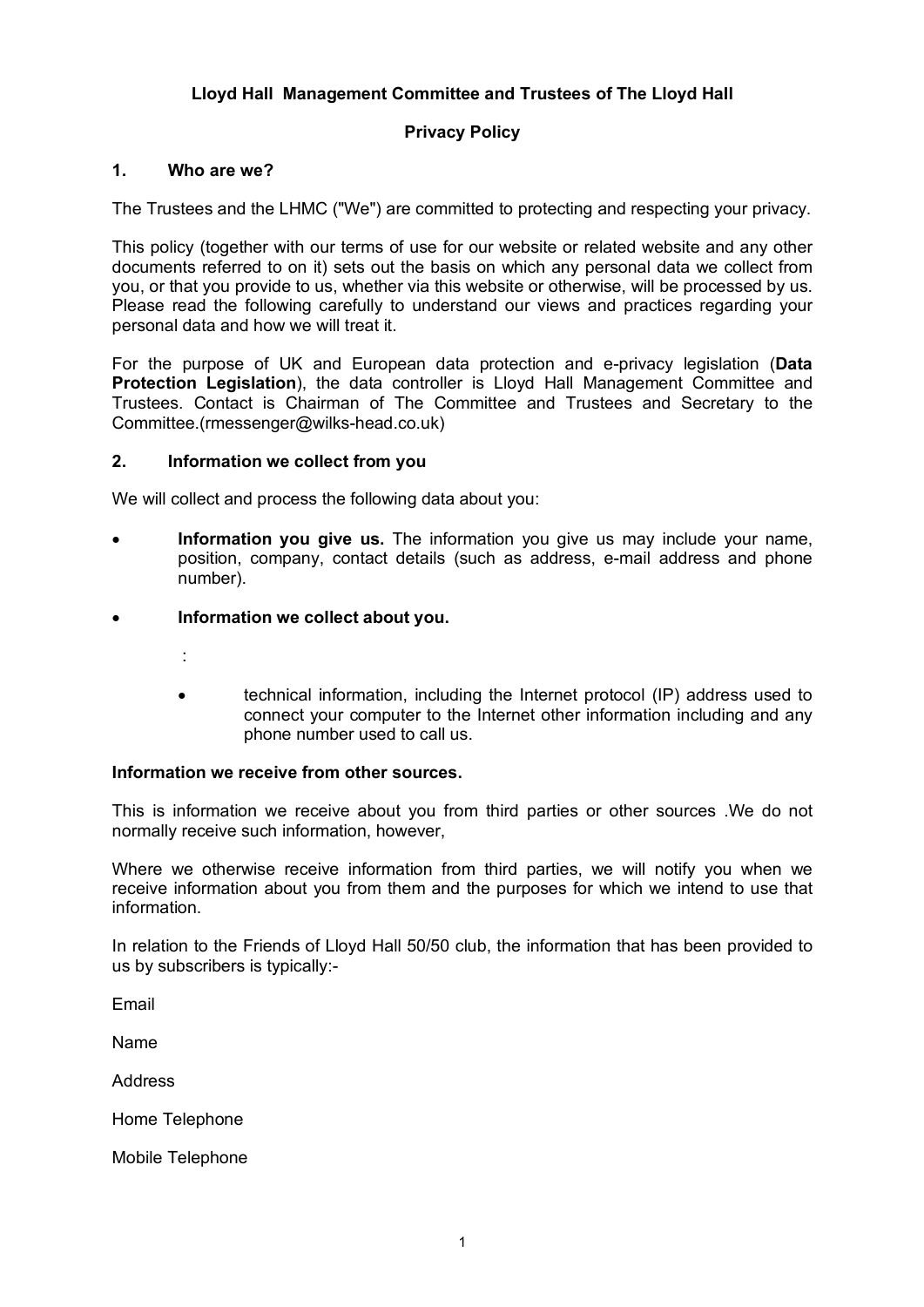Bank details ( name, sort code and account number) when members have elected to receive any prizes by direct bank transfer.

# **3. Cookies**

' Cookie' is a name for a small file, usually of letters and numbers, which is downloaded on to your device, like your computer, mobile phone or tablet when you visit a website. They let websites recognise your device, so that the sites can work, or work better, and also gather information about how you use the site.

How do we use cookies?

LHMC does not perform any analysis of users of the websites under our control. The internet service providers we use, however, may collect data via cookies to distinguish you from other users of our website. You can opt out of all our cookies (except the strictly necessary ones). Find out how to control and delete cookies in your browser.

# .**Legal grounds for collection and use of your personal information**

We will only collect, use and otherwise handle your personal information when:

- We have your consent for specified, explicit and legitimate purposes (see section 5); and/or
- it is necessary for our legitimate interests in connection with operating the website and in particular:
	- responding to your queries;
	- carrying out direct marketing to develop our services;
	- providing services and/or information to you;
	- keeping our records updated and studying how customers use our services;
	- hosting and maintaining our website;
	- administering and protecting our website;

### **4. Uses made of the information**

We use information held about you in the following ways:

- **Information you give to us.** We will use this information:
	- where you have provided us with your contact details, to provide you with information about events or village issues we feel may interest you. This may be by post, telephone or electronic means (e-mail or SMS). If you do not want us to use your data in this way, please tick the relevant box situated on the form on which we collect your data the website enquiry form or opt out using the reply process we offer in our emails.
	- to notify you about changes to our service;
	- to ensure that content from our website is presented in the most effective manner for you and for your computer;
	- where additional information has been processed for the 50:50 club, it will only be used for that purpose. We offer the Lloyd Hall for private hire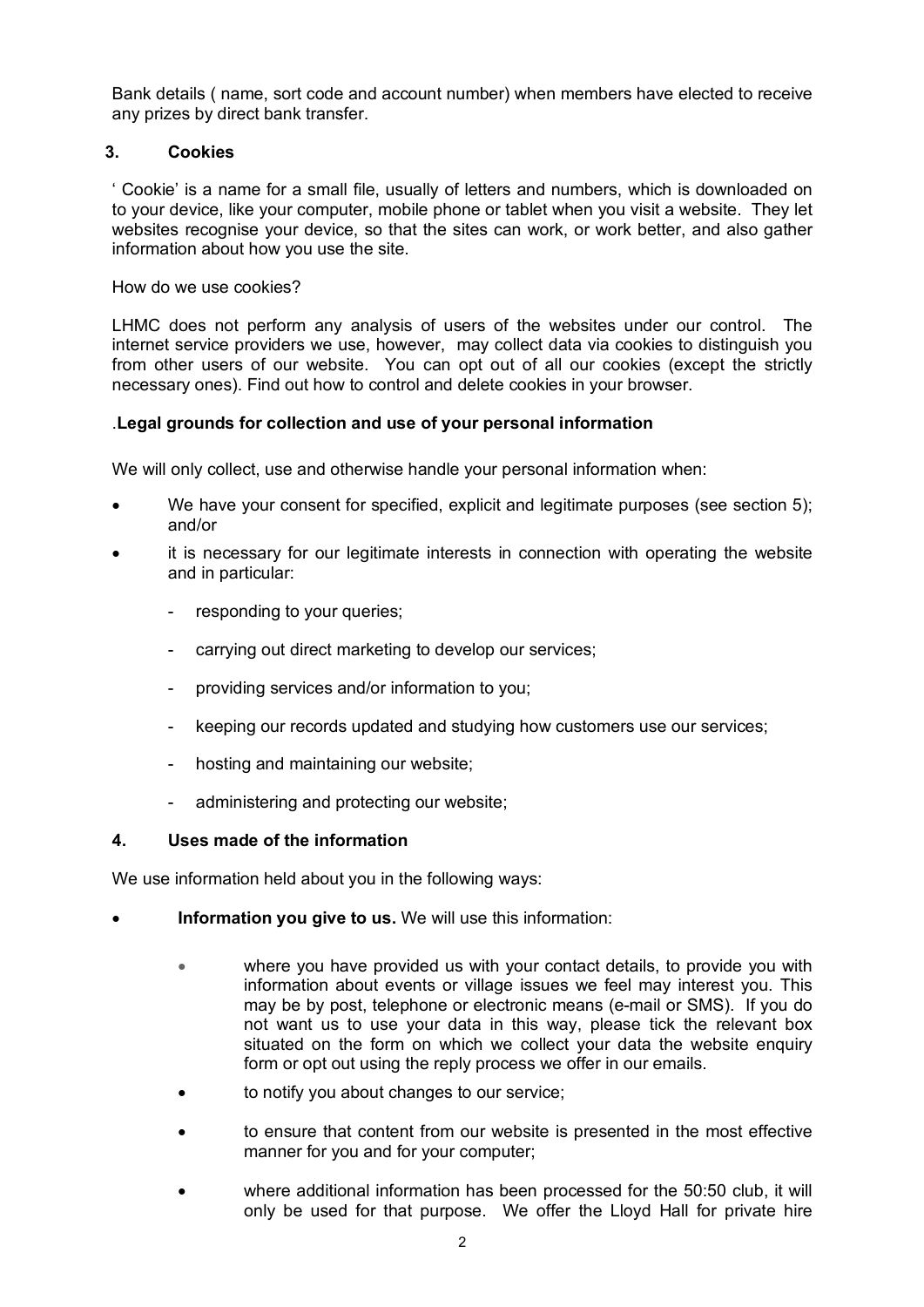which is controlled by the use of a hire agreement. Certain data is held by us in respect of deposits held and payments made, provided to us by hirers of the facility. The information is not held or used for any other purpose.

### • **Information we collect about you.** We will use this information:

- to improve our website to ensure that content is presented in the most effective manner for you and for your computer;
- to deliver relevant website content and advertisements to you and measure or understand the effectiveness of the content or advertising;
- to allow you to participate in interactive features of our service, when you choose to do so;
- as part of our efforts to keep our website safe and secure;
- **Information we receive from other sources.** We will combine this information with information you give to us and information we collect about you. We will use this information and the combined information for the purposes set out above (depending on the types of information we receive), where those purposes are compatible.

# **5. Disclosure of your information**

You agree that we have the right to share your personal information with the following third parties:

### 1 **HM Revenue & Customs**

### **(If demanded by them)**

### **7. How long do we store personal information?**

It is our policy to retain your personal information for the length of time required for the specific purpose or purposes for which it was collected, which are set out in this privacy policy. This may exceed 7 years.

### **8. Where we store your personal data**

All information you provide to us is stored on our secure servers. Unfortunately, the transmission of information via the internet is not completely secure. Although we will do our best to protect your personal data, we cannot guarantee the security of your data transmitted to our website; any transmission is at your own risk. Once we have received your information, we will use strict procedures and security features to try to prevent unauthorised access.

### **9. Your rights**

You have the right to ask us not to process your personal data for marketing purposes. We will usually inform you (before collecting your data) if we intend to use your data for such purposes or if we intend to disclose your information to any third party for such purposes. You can exercise your right to prevent such processing by checking certain boxes on the forms we use to collect your data. You can also exercise the right at any time by contacting us at rmessenger@wilks-head.co.uk].